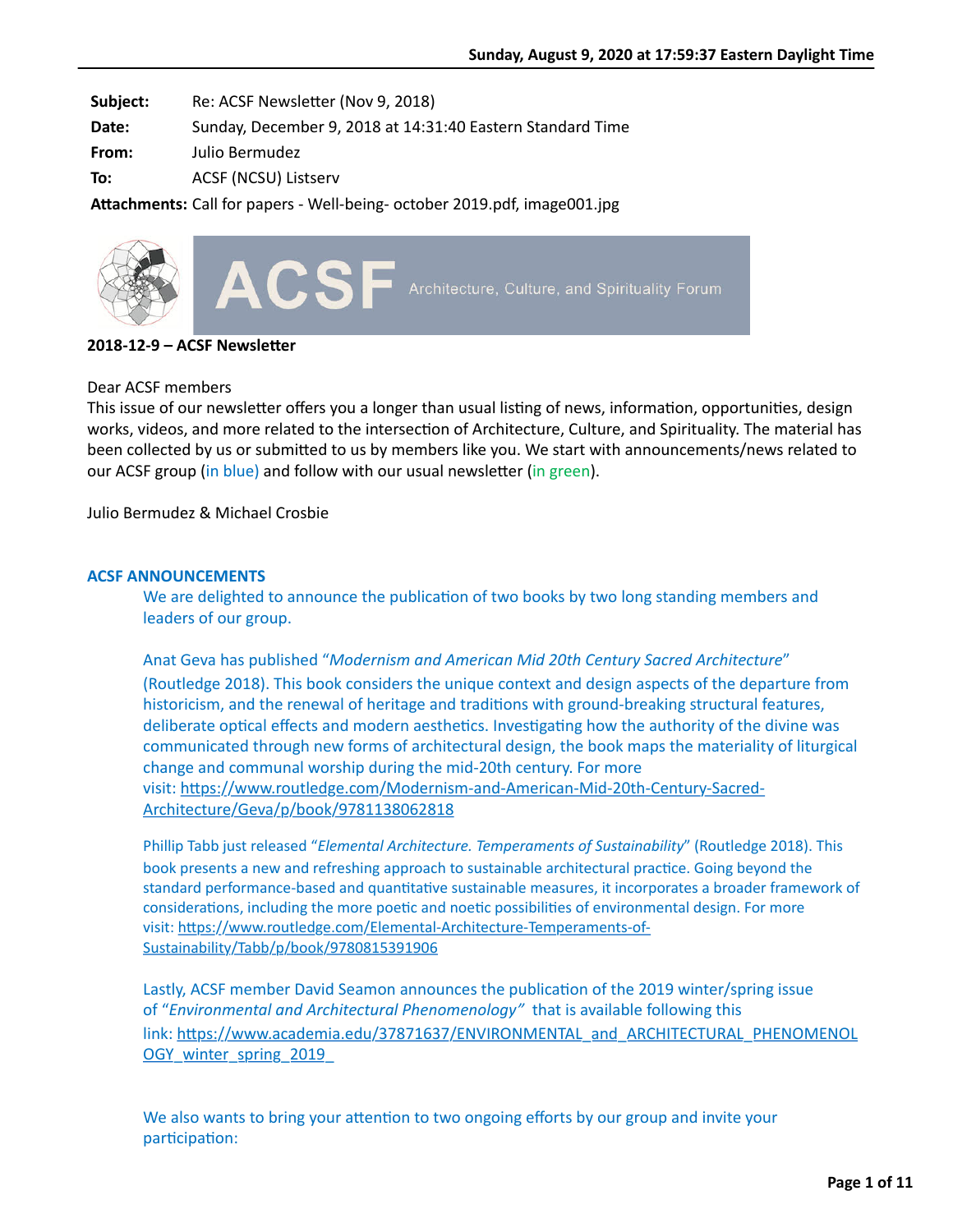#### **ACSF 11 Symposium at Taliesin West, Arizona (May 16-19, 2019)**

The call for submissions in the form of scholarly paper, practice/research project, and/or workshop are being received until January 21, 2019. For full information visit: http://www.acsforum.org/symposium2019/ or contact Julio Bermudez at [bermudez@cua.edu](mailto:bermudez@cua.edu)

#### ACSF Award for Outstanding Achievement in Practice, Education, and/or Scholarship.

We are receiving nominations until February  $1<sup>st</sup>$ , 2019. Nominations or inquiries should be directed to Michael Crosbie at crosbie@hartford.edu For more information see: http://www.acsforum.org/acsf-awards-program/

#### **ARTICLES/NEWS (GENERAL)**

**Bringing balance to the universe: New theory could explain missing 95 percent of the cosmos** https://phys.org/news/2018-12-universe-theory-percent-cosmos.html

Scientists at the University of Oxford may have solved one of the biggest questions in modern physics, with a new paper unifying dark matter and dark energy into a single phenomenon: a fluid which possesses 'negative mass." If you were to push a negative mass, it would accelerate towards you. This astonishing new theory may also prove right a prediction that Einstein made 100 years ago.

**-----------------------------------------------------**

**In the future of work it's jobs, not people, that will become redundant** (appeared in the World Economic Forum)

https://www.weforum.org/agenda/2018/10/future-of-jobs-humans-skills-leena-nair/ I am likely stating the obvious but it needs to be stated as often as possible – the world is changing and it is changing fast. The Fourth Industrial Revolution is blurring the lines between the real and the technological world and challenging what it means to be human.

**-----------------------------------------------------**

#### **Fighting the spiritual void**

https://www.seattletimes.com/opinion/fighting-the-spiritual-void/

Our society has tried to medicalize trauma. We call it PTSD and regard it as an individual illness that can be treated with medications. But it's increasingly clear that trauma is a moral and spiritual issue as much as a psychological or chemical one. Wherever there is trauma, there has been betrayal, an abuse of authority, a moral injury.

**-----------------------------------------------------**

**The Most Contrarian College in America** (appeared in the New York Times)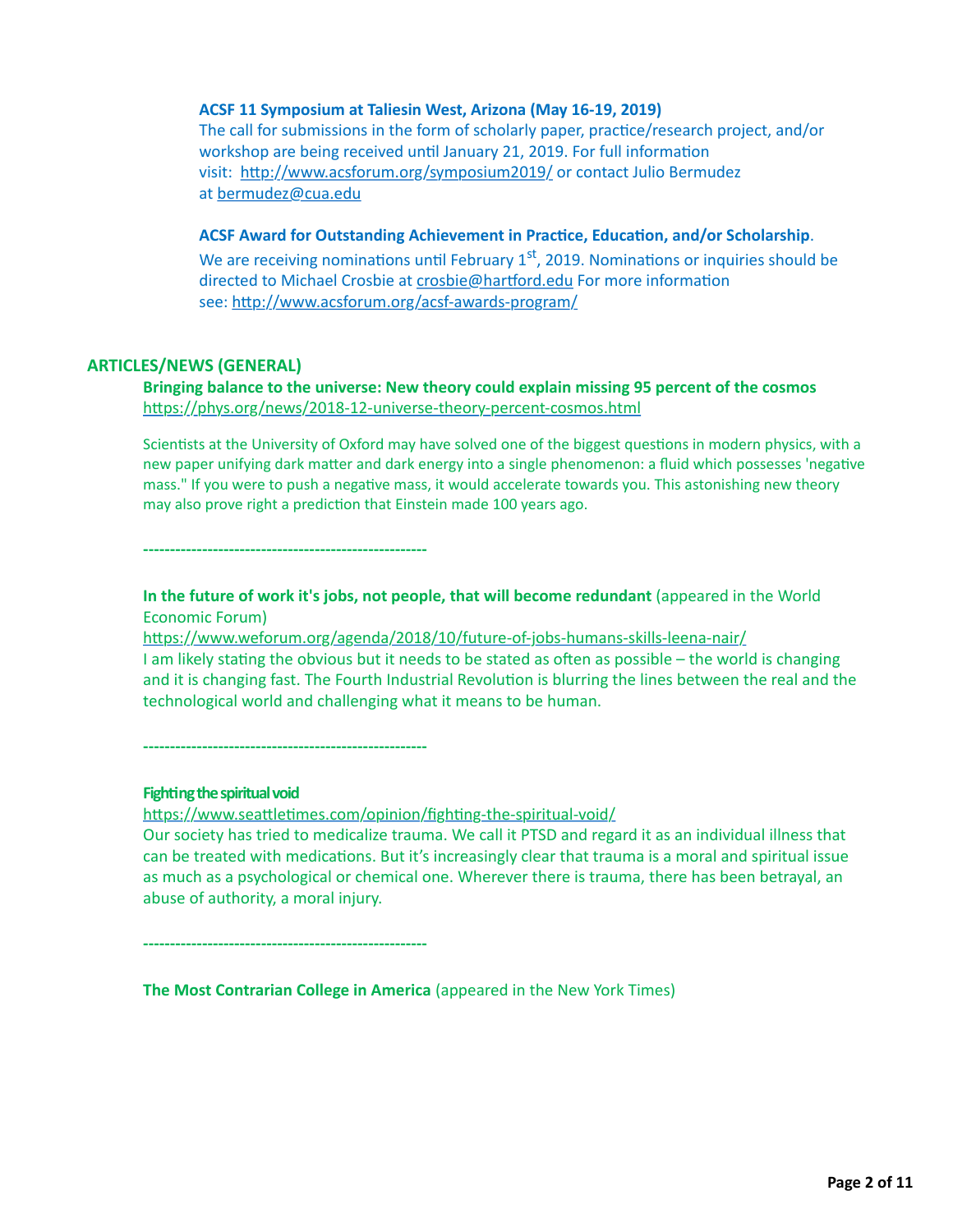https://www.nytimes.com/2018/09/11/opinion/contrarian-college-stjohns.html Have I got a college for you. For your first two years, your regimen includes ancient Greek. And I do mean Greek, the language, not Greece, the civilization, though you'll also hang with Aristotle, Aeschylus, Thucydides and the rest of the gang. There's no choice in the matter. There's little choice, period.

#### **ARTICLES/NEWS RELATED TO ACS ISSUES**

**Does a religious community need its own building to flourish?** (appeared in the Washington Post) https://www.washingtonpost.com/local/social-issues/does-a-religious-community-need-its-ownbuilding-to-flourish/2018/11/23/d350ca6c-ed1d-11e8-baac-2a674e91502b\_story.html? utm\_term=.4f24b1191272

For decades, changes in American religious behavior and the District's demographics spurred a slow emptying of city houses of worship. And in recent years, many have shuttered, largely because of skyrocketing real estate prices, an exodus of African Americans from the city and millennials' desire for unusual abodes.

But how great is the loss, and how much does it really matter?

#### **----------------------------------------------------- Guides to Equitable Practice**

https://www.aia.org/press-releases/6079798-aia-releases-guides-for-equitable-practice In an effort to promote a more equitable architecture profession, the American Institute of Architects has released guidelines on equity, diversity, and inclusion in architectural practice.

# **-----------------------------------------------------**

**New Urbanism Without Churches**

https://www.patheos.com/blogs/clintschnekloth/2018/11/where-are-the-churches-in-newurbanism/

An author and pastor questions why New Urbanism designs seem to have forgotten to include sacred places.

**-----------------------------------------------------**

#### **The High Price of Chic**

https://www.nytimes.com/2018/11/27/arts/design/marfa-texas-adobe-taxes.html A new tax in the arts destination of Marfa, Texas, is making indigenous buildings more costly for high rollers and humble dwellers alike.

**-----------------------------------------------------**

#### **The Urgency of Slowing Down (On Being, Krista Tippett in National Public Radio)**

https://onbeing.org/programs/pico-iyer-the-urgency-of-slowing-down-nov2018/

Pico Iyer is one of our most eloquent explorers of what he calls the "inner world" — in himself and in the 21st century world at large. The journalist and novelist travels the globe from Ethiopia to North Korea and lives in Japan. But he also experiences a remote Benedictine hermitage as his second home, retreating there many times each year. In this intimate conversation, we explore the discoveries he's making and his practice of "the art of stillness."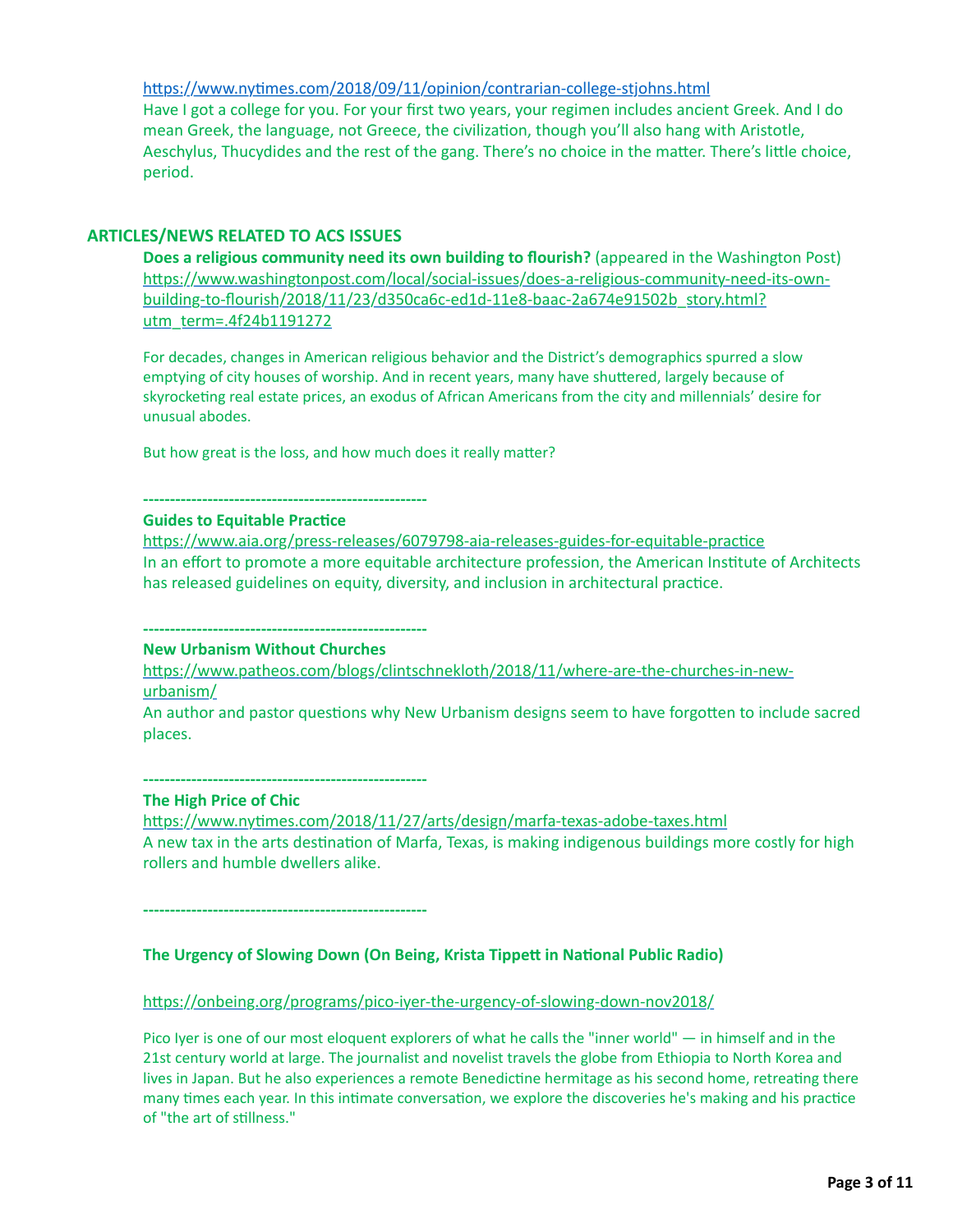#### **----------------------------------------------------- Do you live in a "World Architecture Capital"?**

https://www.archdaily.com/906675/unesco-and-uia-to-begin-designating-cities-as-world-capitals-ofarchitecture

UNESCO and the International Union of Architects have started an initiative to identify world architecture capitals to create "a synergy between culture and architecture in an increasingly urbanized world."

## **-----------------------------------------------------**

## **Special Mention for Unity Temple Preservation**

http://bustler.net/news/6939/preservation-of-karl-marx-school-wins-2018-wmf-knoll-modernismprize-special-mention-awarded-to-restored-unity-temple-by-frank-lloyd-wright Frank Lloyd Wright's 110-year-old Unity Temple in Oak Park, Illinois, recently preserved by Harboe Architects, has received a Special Mention in the WMF/Knoll Modernism awards program.

#### **----------------------------------------------------- Ghostly Basilica Wins Gold Medal**

http://bustler.net/news/6885/edoardo-tresoldi-s-ghostly-wire-mesh-basilica-earns-a-gold-medal-foritalian-architecture

Artist Edoardo Tresholdi's wire-mesh Basilica di Siponto has won the 2018 Gold Medal for Italian Architecture.

**-----------------------------------------------------**

#### **When a Parking Lot is Home**

https://www.washingtonpost.com/religion/2018/11/28/californians-living-their-cars-church-parkinglot-can-briefly-be-home/?utm\_term=.cb0926e29a50

For Californians who are living in their cars, a church parking lot can be transformed into something approaching "home."

**----------------------------------------------------**

## **Locked Church Doors**

https://nujournalismreportingonreligion.wordpress.com/2018/09/03/locked-church-doors-markmissed-opportunities-for-spirituality/

What do locked church doors communicate to the neighborhood and the community that surrounds these inaccessible houses of worship?

#### **----------------------------------------------------- When is Something Sacred?**

https://faithandform.com/the-last-word/when-is-sacred-not-sacred/ Rev. Richard Vosko ponders when something should be considered sacred, and when it should not.

#### **----------------------------------------------------- Whoever had a revelation indoors?**

https://mailchi.mp/frankharmon/native-places-revival?e=28e5178e2d Architect Frank Harmon asks some good questions about religious architecture and the transcendent out-of-doors.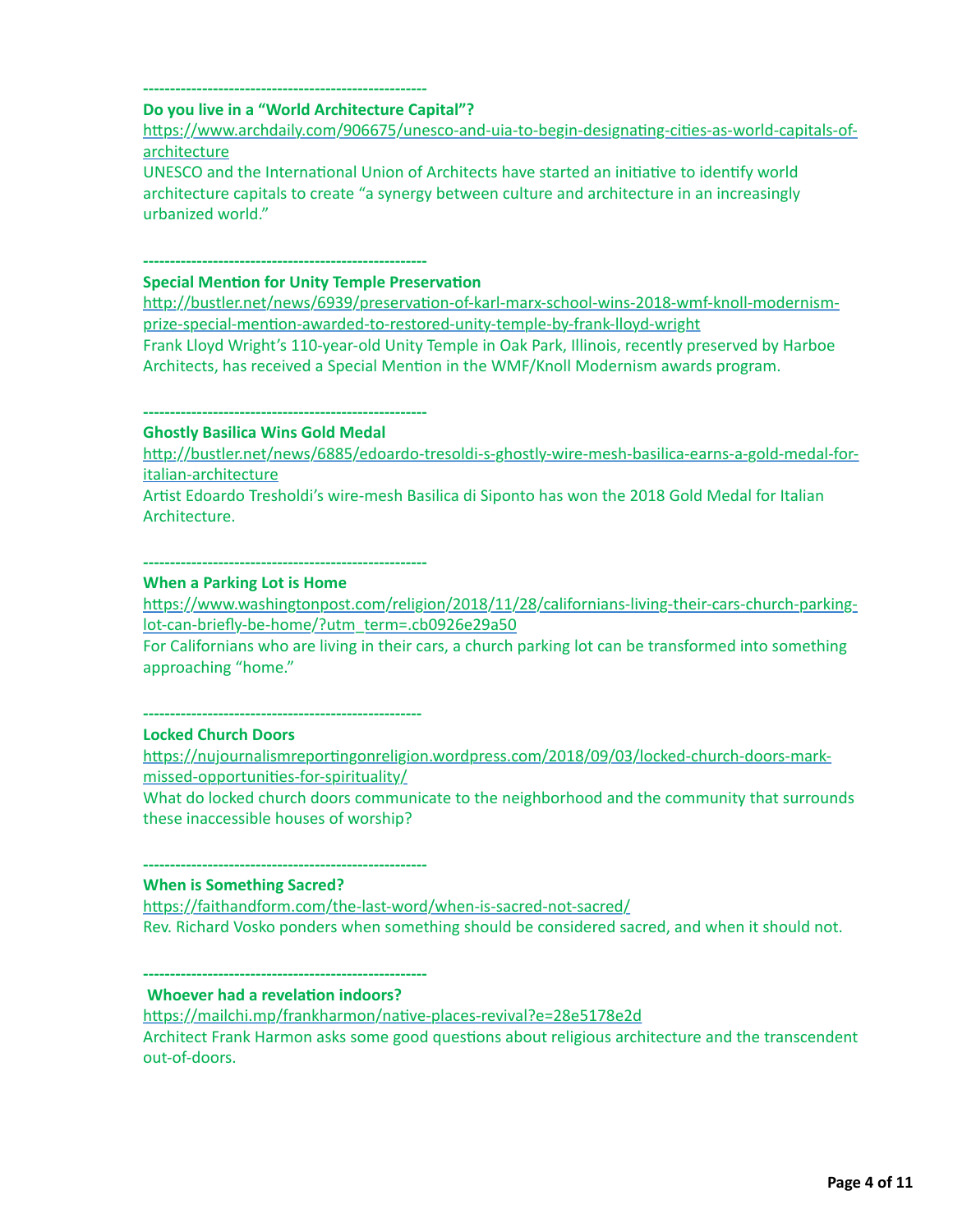#### **----------------------------------------------------- Epidemic of Empty Churches**

https://www.theatlantic.com/ideas/archive/2018/11/what-should-america-do-its-empty-churchbuildings/576592/

America is in the throes of an epidemic of empty church buildings. What's to become of these community landmarks when the congregations disappear?

**-----------------------------------------------------**

## **Is All Art Sacred?**

https://www.nytimes.com/2018/10/11/books/review/christian-wiman-he-held-radical-light.html? rref=collection%2Ftimestopic%2FReligion%20and%20Belief&action=click&contentCollection=timesto pics&region=stream&module=stream\_unit&version=latest&contentPlacement=7&pgtype=collection In a new book, an author and poet explores the proposition that all art should be considered holy art.

**-----------------------------------------------------**

## Cremations are on the rise. How are churches accommodating the uptick?

https://www.postandcourier.com/features/cremations-are-on-the-rise-how-arechurches-accommodating-the/article\_40cfaa8a-f98b-11e8-a4ed-5fd0e069773a.html As more Americans opt for cremation after death, churches are finding ways to accommodate people who opt for ashes. The rate of cremation is expected to increase by 30 percent over the next 18 years, according to a report from The National Funeral Directors Association. The federation estimated that the national cremation rate will reach 80 percent by 2035.

**-----------------------------------------------------**

## **An Introduction to Seven Influential and Innovative Women of the Bauhaus**

https://www.archdaily.com/906359/an-introduction-to-seven-influential-andinnovative-women-of-the-bauhaus?

utm\_medium=email&utm\_source=ArchDaily%20List&kth=2,689,702

[Gropius,](https://www.archdaily.com/tag/walter-gropius) [Mies van der Rohe,](https://www.archdaily.com/tag/mies-van-der-rohe) Albers, [Klee,](https://www.archdaily.com/tag/paul-klee) and [Breuer](https://www.archdaily.com/tag/marcel-breuer) are all names that bring to mind the exceptional artistic talent of the [Bauhaus](https://www.archdaily.com/tag/bauhaus) school. But an exceptional yet lesser-known aspect of the Bauhaus is that the early 20th-century experimental [German](https://www.archdaily.com/country/germany) art school was one of the first educational institutions that would openly accept qualified women into the program.

#### **CONFERENCES**

**Well-Being in the North and South: Explorations, Contradictions, Power, and Practices** Institut d'études politiques, Bordeaux 22–25 October 2019

Call for papers (deadline Dec 15, 2018) For more info, see attached paper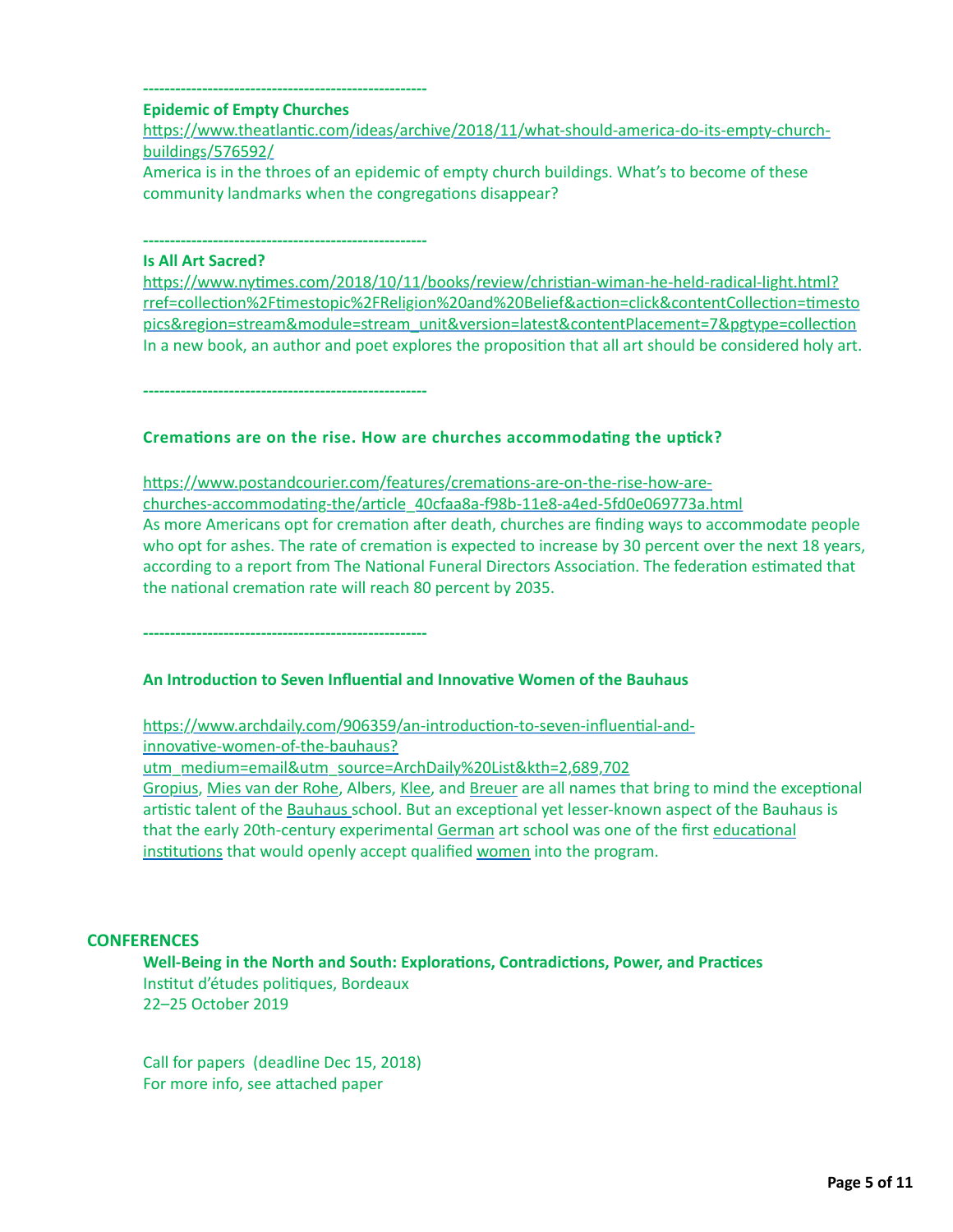#### **----------------------------------------------------- Utopian and Sacred Architecture Conference**

https://www.ierek.com/events/utopian-and-sacred-architecture-studies#introduction Abstracts are sought for a conference on Utopian and Sacred Architecture Studies to take place in Naples, Italy, May 8-10, 2019. Abstract deadline of December 21 is fast approaching.

**-----------------------------------------------------**

#### **Spirituality in Society and the Professions**

Annual European SPES Conference May 16-18, 2019 Waterford Institute of Technology, Waterford, Ireland

The Waterford Institute of Technology Department of Applied Arts will be hosting the 2019 Annual European SPES Conference in May 16-18, 2019 in Waterford, Ireland. Collaborative partners are the European SPES Institute and the Spirituality Institute for Research and Education, Ireland. Interested participants should send a detailed abstract of their planned presentation (about 300 words) accompanied by a short biographical note (100 words) electronically by January 15, 2019 to: Bernadette Flanagan, Spirituality Institute for Research and Education, Dublin, Ireland ... email: bflanagan@spiritualityinstitute.ie

For more information visit: http://eurospes.org/sites/default/files/fileattachments/call\_for\_papers\_waterford\_conference.pdf

**-----------------------------------------------------**

#### **2019 Canadian Centre for Scholarship and the Christian Faith Conference**

The 2019 conference of the Canadian Centre for Scholarship and the Christian Faith will be held May 3-4 at Concordia University of Edmonton. The conference theme is Technology & Theology, but abstract submissions (150-300 words) from philosophers (faculty and graduate students) are very much welcome. The deadline is April 18, 2019. Our keynote speaker is Craig Gay (Regent College). For further details and abstract submission process go to: http://www.ccscf.org/conference/

Any questions, please contact the Centre's Executive Director, Prof. Bill Anderson: [bill.anderson@concordia.ab.ca](mailto:bill.anderson@concordia.ab.ca)

**-----------------------------------------------------**

#### **Wings of Desire. The Limits and Potentialities of Imagination within the Philosophy of Religion June 13-15, 2019**

#### https://events.au.dk/imagination2019

he Nordic Society for Philosophy of Religion invites papers on the limits and potentialities of imagination in the philosophy of religion. Papers with a foothold in various schools of thought are welcomed, provided they promote the development of the philosophy of religion. The Society gladly accepts papers from PhDstudents; participation in the conference and presentation of a paper is awarded with two ECTS. Submitted papers must be categorized within one of the aforementioned subtopics of the conference. Please indicate by submission to which subtopic your paper contributes. Submissions must be long abstracts (800-1200 words in length) presenting both the main ideas and claims of the paper and the arguments in favor of them. Please note that full paper submissions will not be accepted. For each talk, there will be time for a 20-25 minute presentation, with about another 20 minutes designated for discussion.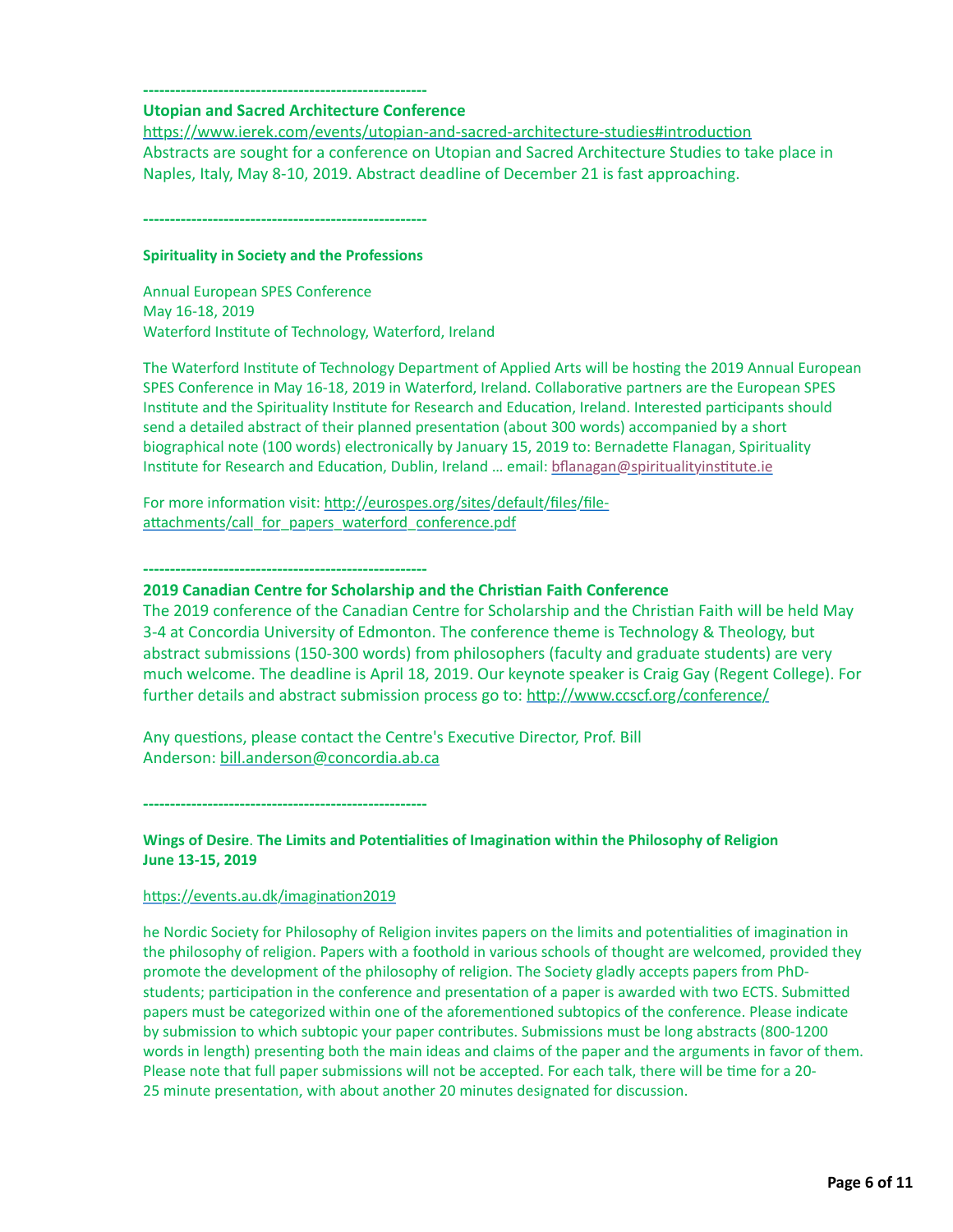The deadline for submissions of abstracts is **February 13, 2019**. Submissions must be made through the conference page https://events.au.dk/imagination2019/abstract-submission

**-----------------------------------------------------**

**Education, Design And Practice - Understanding Skills In A Complex World** 17 - 19 June 2019 New York / New Jersey Organised by Stevens Institute of Technology / AMPS with Routledge http://architecturemps.com/newyork/

This unique conference is interested in how we prepare the next generation of professionals to design, construct and manage the built environment. It seeks papers on teaching and learning in various sectors: *Education and Pedagogy, Architecture, Urbanism and Landscape, Business and Management, Construction and Engineering* Final Abstract Submissions - 01 April 2019

#### **DESIGN WORK**

#### **WOHA's Kampung Admiralty Singapore Named 2018 Building of the Year at World Architecture Festival**

https://www.archdaily.com/906940/wohas-kampung-admiralty-singapore-named-2018-building-ofthe-year-at-world-architecture-festival?

utm\_medium=email&utm\_source=ArchDaily%20List&kth=2,689,702

[WOHA's](https://www.archdaily.com/tag/world-building-of-the-year) [Kampung Admiralty Singapore](https://www.archdaily.com/904646/kampung-admiralty-woha) [in Singapore has been named the 2018 World Building of the](https://www.archdaily.com/tag/world-building-of-the-year) Year at the World Architecture Festival, concluding this year's three-day event in [Amsterdam](https://www.archdaily.com/906940/archdaily.com/tag/amsterdam). The building, which combines dedicated senior-housing facilities with a broad mixed-use program and a lush green roof, was selected from a strikingly broad shortlist that included works from offices such as [Sanjay Puri Architects,](https://www.archdaily.com/tag/sanjay-puri-architects) Koffi & Diabate Architectes, [Heatherwick Studio](https://www.archdaily.com/tag/heatherwick-studio), [Spheron Architects](https://www.archdaily.com/tag/spheron-architects), and INNOCAD.

**----------------------------------------------------- FAITH & FORM 2018 Award Winners Published**

https://faithandform.com/feature/2018-awards-program/ See the 35 winners of the Faith & Form/Interfaith Design International Awards Program for Religious Architecture and Art.

**-----------------------------------------------------**

## **Reclaiming a Cemetery**

http://www.utdailybeacon.com/news/associate-professor-collaborates-with-local-organization-oncemetery-reclamation/article\_aadc7b24-399c-11e8-9650-73f897e10905.html? utm\_medium=social&utm\_source=twitter&utm\_campaign=user-share ACSF member and professor Katherine Ambroziak is working with a local Tennessee group to help reclaim and long-forgotten cemetery.

**-----------------------------------------------------**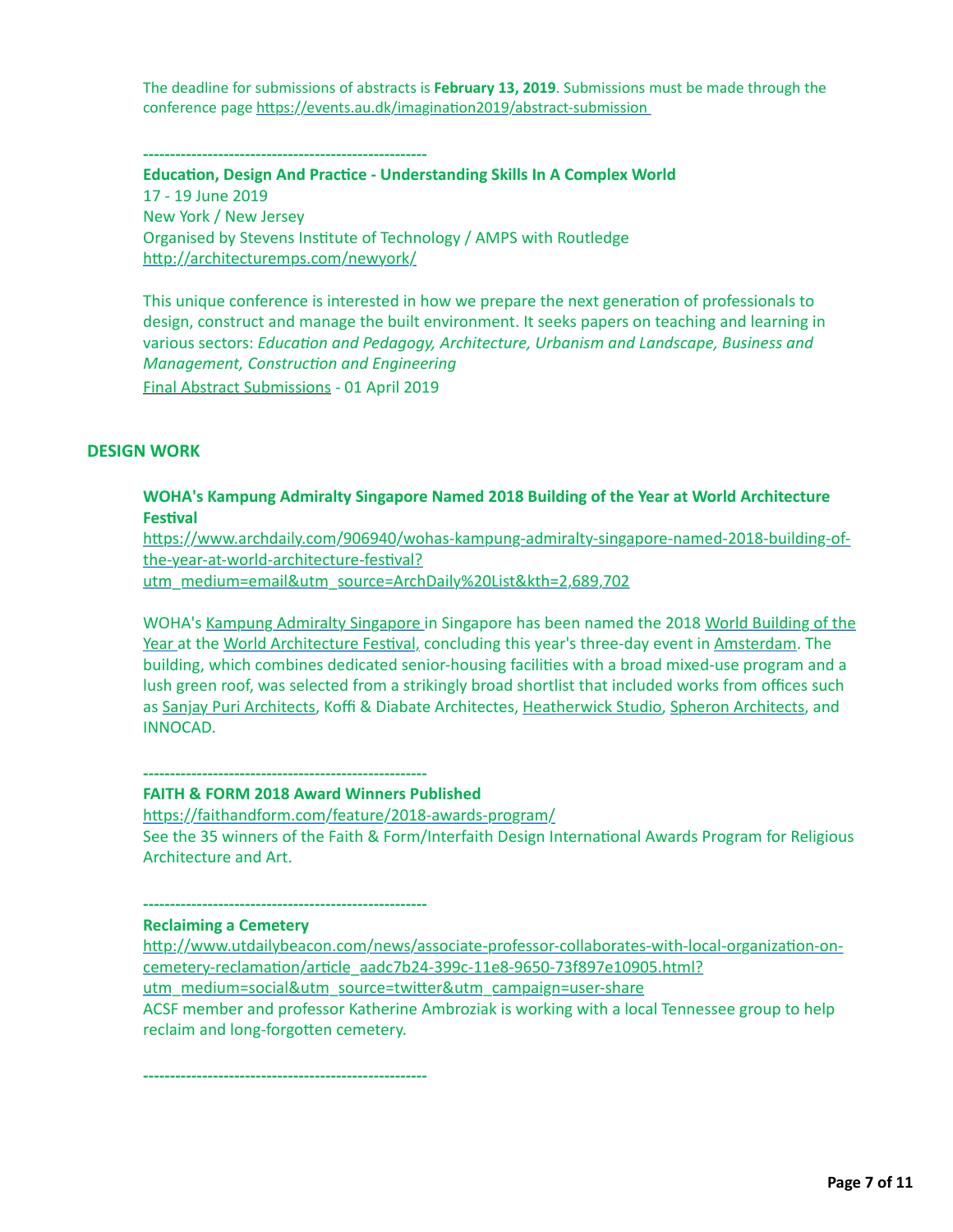#### **rzlbd Architects Proposes Mosque Eesign to Complement Dubai Creek Harbour Masterplan**

https://www.designboom.com/architecture/rzlbd-architects-mosque-design-dubai-creek-harbour-12-07-2018/

rzlbd architects has unveiled their [mosque](https://www.designboom.com/tag/mosque-architecture-and-design/) proposal for a site in [dubai](https://www.designboom.com/tag/architecture-in-the-united-arab-emirates/) creek harbour**.** Rather than become an addition to the creek harbour masterplan, the design intends to give the impression of having always been there. only a few elements on the surface announce the proposed intervention, the most striking of which is the sleek and elegant brass minaret, which together with the dubai creek tower defines and anchors the east-west axis of the masterplan

**-----------------------------------------------------**

#### **New Statue of Liberty Museum Honors the Immigrant Experience**

https://www.voanews.com/a/new-statue-of-liberty-museum-honors-the-immigrantexperience/4672082.html

The new museum and garden pavilion incorporate the same major materials as the statue's pedestal. The granite steps leading to the museum's rooftop are surrounded by native meadow grasses, a habitat for local and migrating birds. From there, panoramic views extend from Lady Liberty to New York's lower Manhattan skyline.

**-----------------------------------------------------**

#### **Best Small Chapel Architecture & Design (n Archdaily)**

https://www.archdaily.com/891601/best-small-chapel-architecture-design This week we've selected the best chapels previously published on our site. They reveal different ways of designing a small and sacred space. For inspiration on how to create these atmospheres, integrate different materials, and make proper use of light, we present 32 remarkable examples.

**-----------------------------------------------------**

#### **Archdaily 2018. The best architecture of the year**

https://www.archdaily.com/best-architecture-of-2018? utm\_source=newsletter&utm\_medium=email&utm\_campaign=ADGlobalBestofArchitecture Most viewed projects, Five best articles, Most view articles, Most viewed products,

**-----------------------------------------------------**

#### **Pope: Ratzinger Prize-winners help us turn our thoughts to God**

http://www.heraldmalaysia.com/news/pope-ratzinger-prize-winners-help-us-turn-our-thoughts-togod/45180/4

Pope Francis has expressed appreciation for the work of the 2018 Ratzinger Prize winners, a theologian and an architect, whose noble work, he said, helps us to lift our heads and turn our thoughts to God.

#### **NOMINATIONS / COMPETITIONS**

#### **Calling for Inspiring Modernism**

https://docomomo-us.org/news/time-to-submit-modern-projects-that-inspire The organization for the appreciation and preservation of Modern architecture, DocoMomo, is soliciting nominations for its annual awards program for Modern buildings that inspire.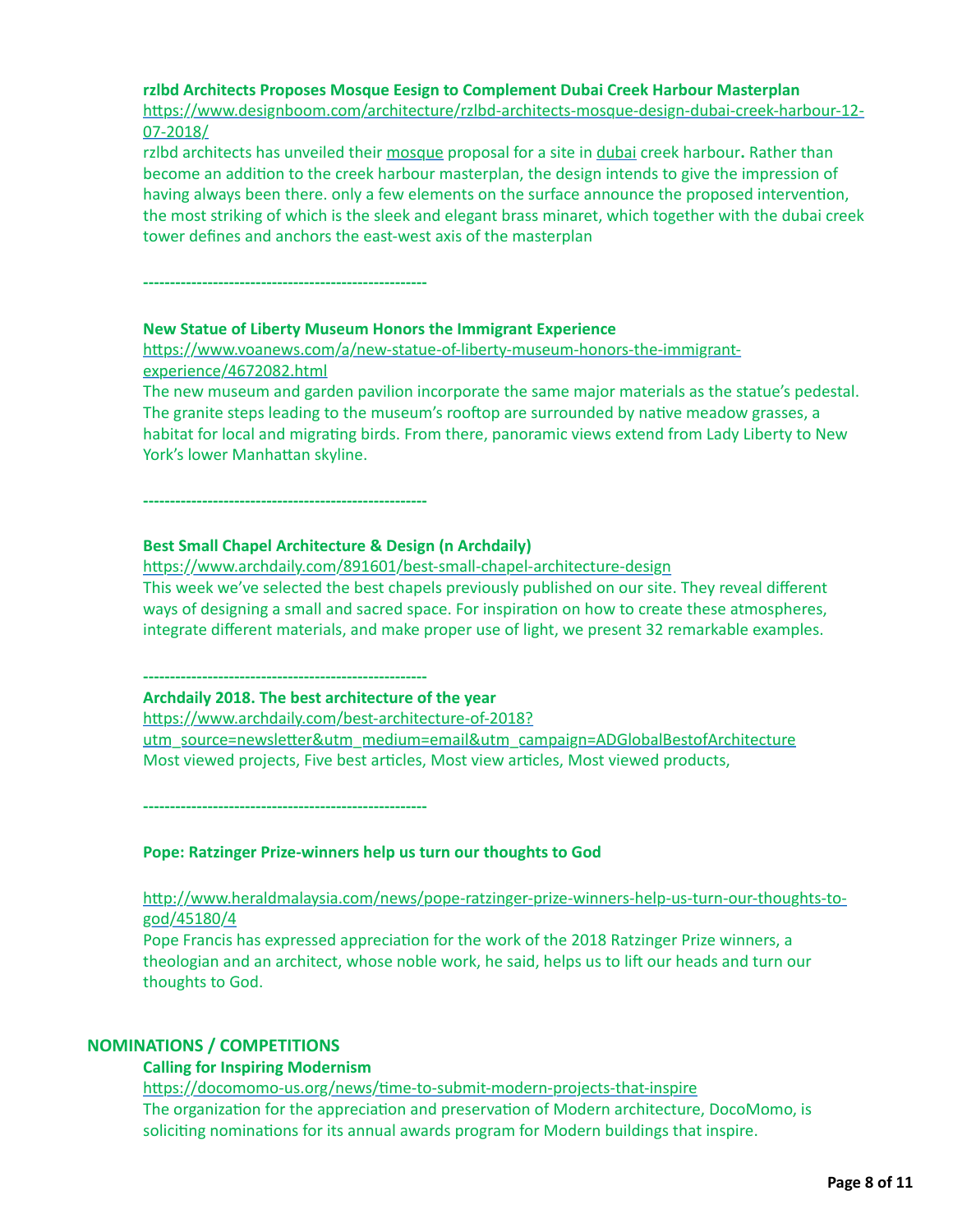#### **----------------------------------------------------- Calamity Atelier (Design Competition by the YAC)**

The YAC (Young Architects Competitions), an international network that, since 2013, has been organizing number of competitions of ideas aiming to foster and spread the talent of young architects and designers throughout the world announces the Calamity Atelier, its the latest architectural competition.

There will be a total amount of  $15,000 \in \mathbb{N}$  prize money for the awarded proposals and the jury of the competition gathers outstanding international personalities. For further details, please find in attachment the competition's brief and here below:

- the compeition on YAC's website: www.youngarchitectscompetitions.com

- YAC's Facebook page @youngarchitectscompetitions

#### **BOOKS**

**Reification and Representation. Architecture in the Politico-Media-Complex** (Routledge 2018) by Graham Cairns

https://www.routledge.com/Reification-and-Representation-Architecture-in-the-Politico-Media-Complex/Cairns/p/book/9781138927414

The relationship between politics and the public relations industry is controversial and, at times, polemic. However, one component of this relationship that has yet to be investigated is the role of architecture. Arguing for a fundamental reconfiguration of our understanding of 'political architecture', this book suggests it is not only a question of constructed buildings, but equally a case of mediated imagery.

**-----------------------------------------------------**

#### **Enthralling New Novel Explores Redemption's Undying Draw in a Digital Age**

https://www.einnews.com/pr\_news/466361038/enthralling-new-novel-explores-redemption-sundying-draw-in-a-digital-age *Divine Choreography of Redemption explores the story of redemption as a divine drama transcending* time and space.

#### **VIDEOS**

#### **Lady of Hearts - spectacular light show | Notre-Dame de Paris** - 18.10.2018

https://youtu.be/CEdC8x-tABY

**-----------------------------------------------------**

#### **A visual journey through heaven (posted by the BBC)**

https://www.bbc.com/ideas/videos/a-visual-journey-through-heaven/p06tj88t What might heaven look or sound like? Here's a journey through some interpretations.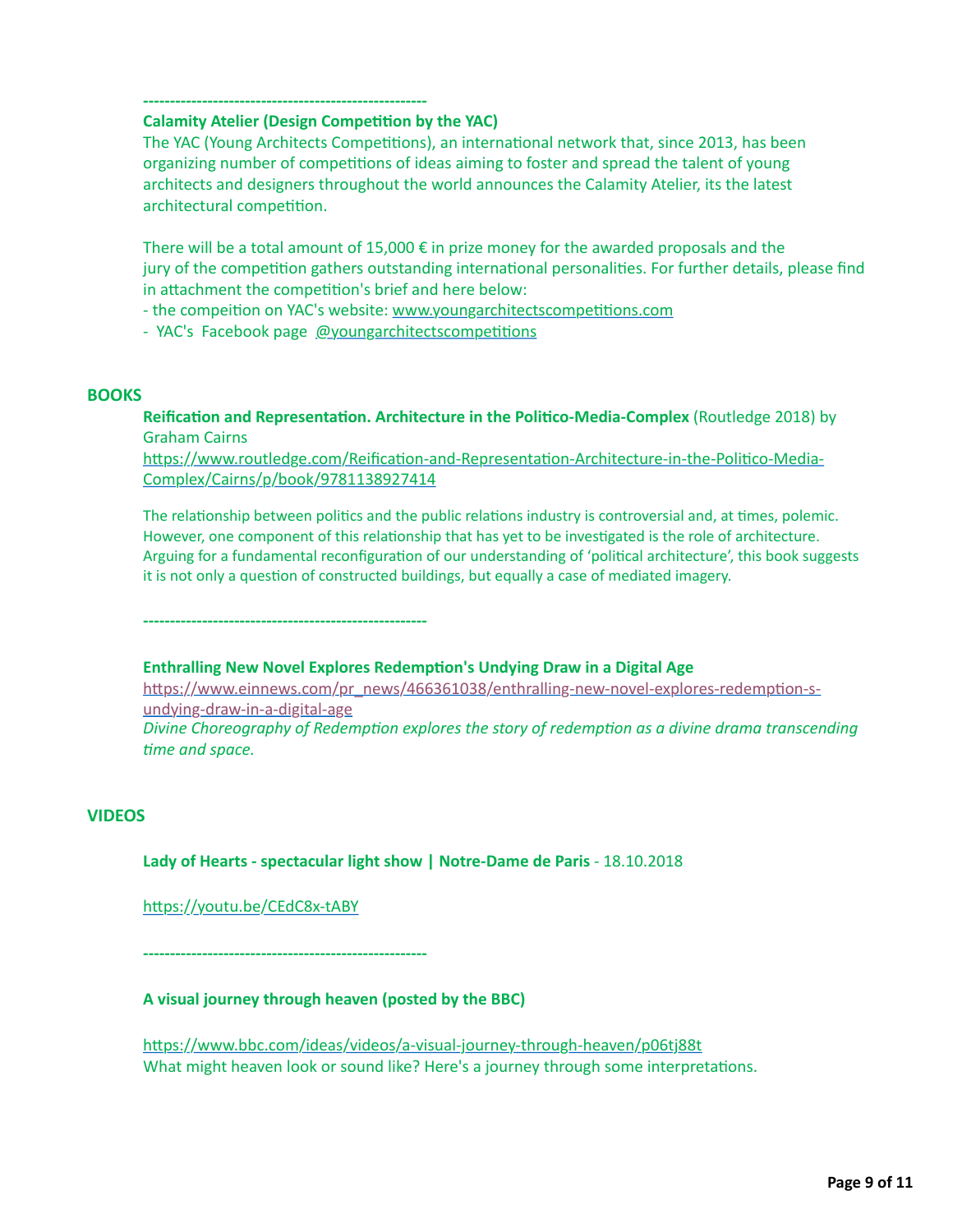#### **----------------------------------------------------- How do you build a sacred space? (TED Talk)**

https://www.ted.com/talks/siamak\_hariri\_how\_do\_you\_build\_a\_sacred\_space#t-28387 To design the Bahá'í Temple of South America, architect Siamak Hariri focused on illumination -- from the temple's form, which captures the movement of the sun throughout the day, to the iridescent, luminous stone and glass used to construct it. Join Hariri for a journey through the creative process, as he explores what makes for a sacred experience in a secular world.

**-----------------------------------------------------**

## **A Symbol of the Cosmos and Its Laws**

#### http://fifthpress.org/animation-video/

By ordering worlds into higher and lower levels of unfolding, and by connecting these worlds in such a way as to make the entirety of Creation an interdependent one or whole, Gurdjieff united the seemingly disparate manifestations of humanity with higher world laws. The Law of Three Principles/Forces provides the relational scaffold for this unification.

**-----------------------------------------------------**

## Alejandro Aravena Shares the Foundational Philosophies at the Core of His Socially Conscious **Practice**

https://www.archdaily.com/906076/alejandro-aravena-shares-the-foundational-philosophies-at-thecore-of-his-socially-conscious-practice?

utm\_medium=email&utm\_source=ArchDaily%20List&kth=2,689,702

[Chilean](https://www.archdaily.com/country/chile) architect [Alejandro Aravena](https://www.archdaily.com/tag/alejandro-aravena) shares the fundamentals of his design philosophy in a documented interview titled ["To Design is to Prefer](https://vimeo.com/300972365?utm_medium=website&utm_source=archdaily.com)." The [Pritzker Prize](https://www.archdaily.com/tag/pritzker-prize) winner founded his practice in 2001, committed to exploring socially conscious design practices. His firm, [Elemental](https://www.archdaily.com/office/elemental), first gained international recognition for its work creating social housing projects in Chile, but its portfolio continues to expand to include work from museums, universities, transportation, and urban infrastructure.

## **PHOTOGRAPHY**

## **These International Award-Winning Photographs Capture the Beauty of Architecture and Urban Spaces**

https://www.archdaily.com/905130/these-international-award-winning-photographs-capture-thebeauty-of-architecture-and-urban-spaces? utm\_medium=email&utm\_source=ArchDaily%20List&kth=2,689,702